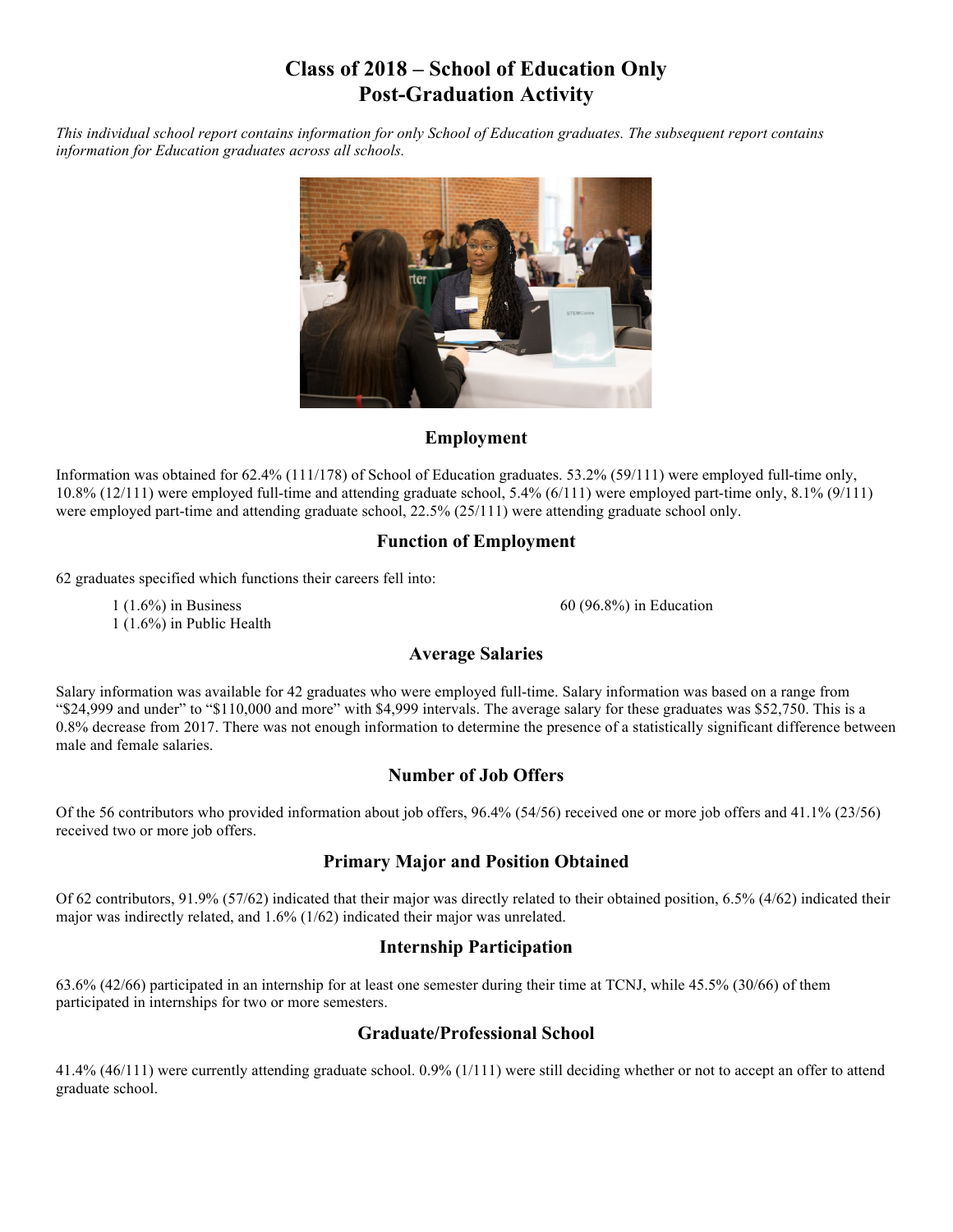### **Future Plans for Study**

25 graduates indicated that they had plans for beginning graduate school in the next few years:

11 plan to attend graduate school within 2 years.

10 plan to attend graduate school within 4 years.

4 plan to attend graduate school within 6 years.

#### **Degrees Being Sought**

63 graduates indicated that they were planning on (if not actively) pursuing further degrees in the future:

4 are/will be seeking a Certificate.

1 is/will be seeking a Professional Degree.

46 are/will be seeking a Master's Degree.

9 are/will be seeking a Doctoral Degree.

3 are/will be seeking other degrees.

#### **Career/Graduate Preparedness and Academic Satisfaction**

Contributors rated how well they felt TCNJ prepared them for their career and graduate/professional school, and their satisfaction with their academic experience at TCNJ. Their ratings were based on a 5-point Likert scale ( $1 = Poor, 5 = Excellent$ ):

|                           | Poor     | <b>Below</b><br>Average | Average     | Above<br>Average | Excellent    | <b>Total</b> | Average<br>Rating |
|---------------------------|----------|-------------------------|-------------|------------------|--------------|--------------|-------------------|
| Career                    | $0(0\%)$ | $0(0\%)$                | $8(18.6\%)$ | 17 (39.5%)       | 18 (41.9%)   | 43           | 4.23              |
| Graduate<br><b>School</b> | $0(0\%)$ | $0(0\%)$                | 4(11.7%)    | 14 (41.2%)       | $16(47.1\%)$ | 34           | 4.35              |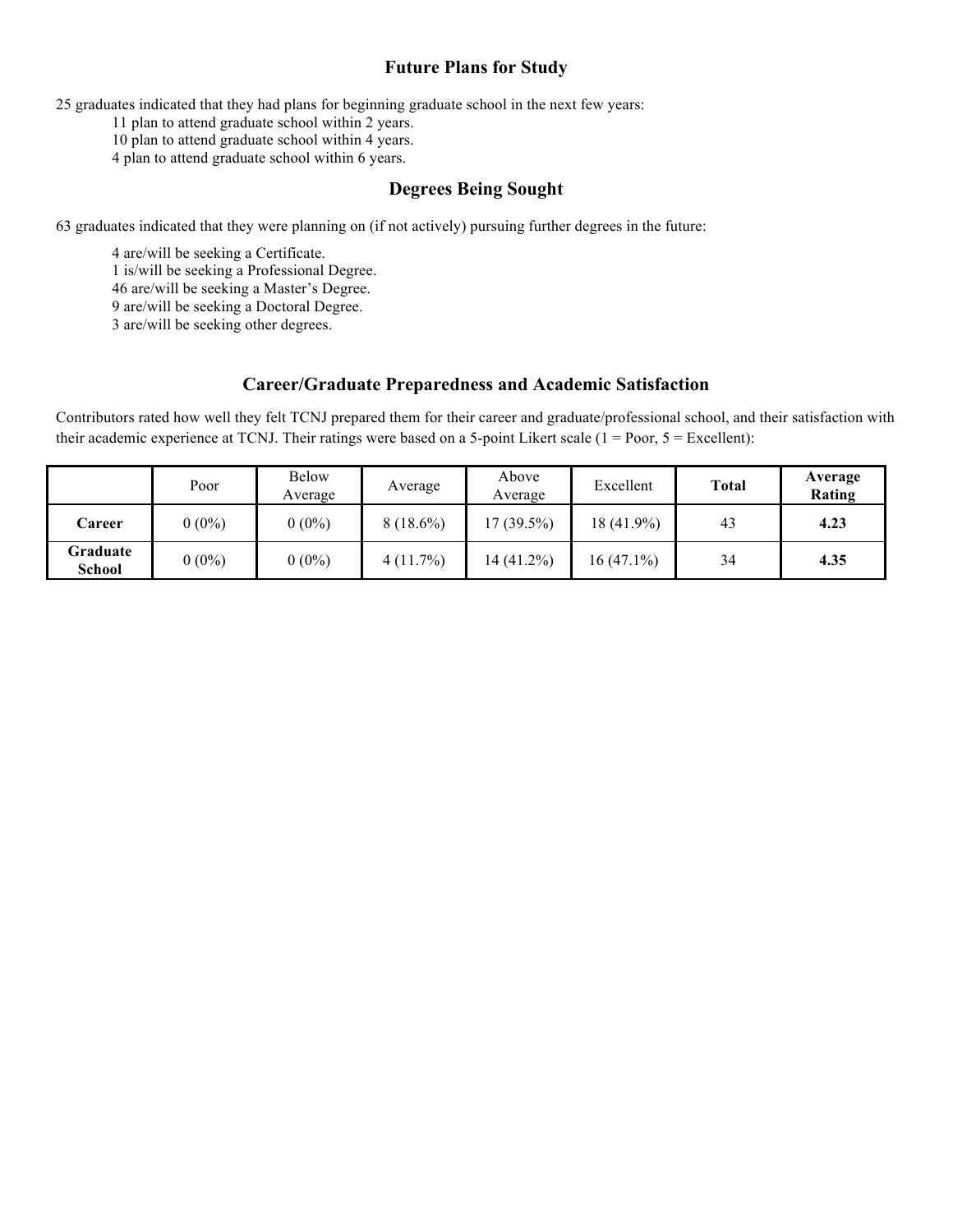# **Class of 2018 – Education (All Schools) Post-Graduation Activity**

*This individual school report contains information for Education graduates across all schools.* 

#### **Employment**

Information was obtained for 62.4% (111/178) of School of Education graduates. Additionally, information was obtained on 103 graduates from other schools who graduated with education degrees. 66.8% (143/214) were employed full-time only, 7.0% (15/214) were employed full-time and attending graduate school, 4.7% (10/214) were employed part-time only, 7.0% (15/214) were employed part-time and attending graduate school, 13.6% (29/214) were attending graduate school only, and 0.9% (2/214) were unemployed.

#### **Function of Employment**

126 graduates specified which functions their careers fell into:

| 2 (1.6%) in Administrative Services | 113 $(89.7%)$ in Education |
|-------------------------------------|----------------------------|
| 4 (3.1%) in Arts                    | $1(0.8\%)$ in Engineering  |
| $3(2.4\%)$ in Business              | $3(2.4\%)$ in Other        |

#### **Average Salaries**

Salary information was available for 118 graduates who were employed full-time. Salary information was based on a range from "\$24,999 and under" to "\$110,000 and more" with \$4,999 intervals. The average salary for these graduates was \$54,049. This is a 1.2% decrease from 2017. There was not enough information to determine the presence of a statistically significant difference between male and female salaries.

#### **Number of Job Offers**

Of the 112 contributors who provided information about job offers, 95.5% (107/112) received one or more job offers and 52.7% (59/112) received two or more job offers.

#### **Primary Major and Position Obtained**

Of 132 contributors, 90.1% (119/132) indicated that their major was directly related to their obtained position, 7.6% (10/132) indicated that their major was indirectly related to their obtained position, and 2.3% (3/132) indicated their major was unrelated.

#### **Internship Participation**

50.0% (60/120) participated in an internship for at least one semester during their time at TCNJ, while 36.7% (44/120) of them participated in internships for two or more semesters.

#### **Graduate/Professional School**

27.6% (59/214) were currently attending graduate school.

#### **Future Plans for Study**

55 graduates indicated that they had plans for beginning graduate school in the next few years:

31 plan to attend graduate school within 2 years.

17 plan to attend graduate school within 4 years.

7 plan to attend graduate school within 6 years.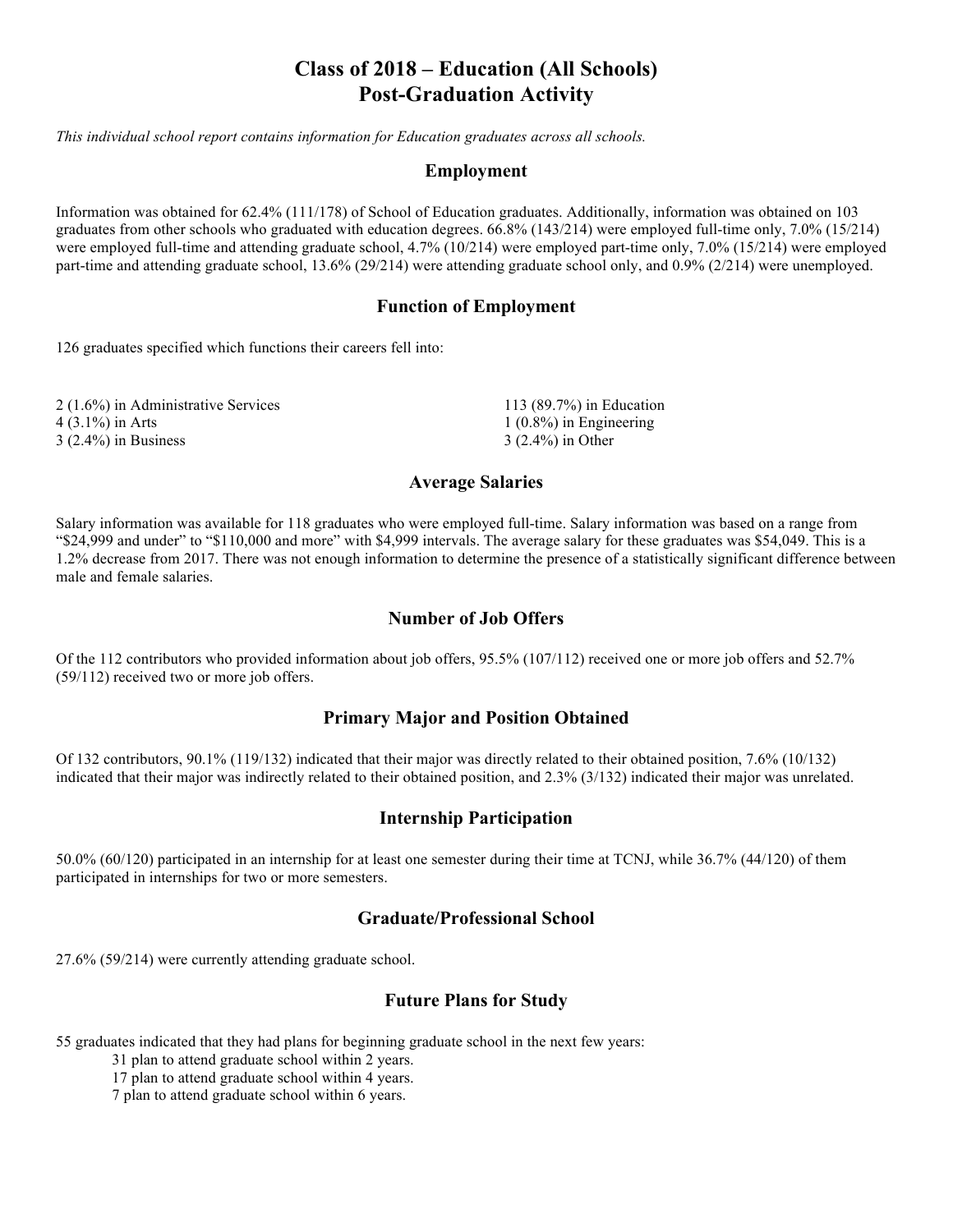# **Degrees Being Sought**

106 graduates indicated they were planning on (if not actively) pursuing further degrees in the future:

3 are/will be seeking a Bachelor's Degree. are/will be seeking a Certificate. is/will be seeking a Specialist Degree. 2 are/will be seeking a Professional Degree. are/will be seeking a Master's Degree. are/will be seeking a Doctoral Degree.

3 are/will be seeking other degrees.

#### **Career/Graduate Preparedness and Academic Satisfaction**

Contributors rated how well they felt TCNJ prepared them for their career and graduate/professional school, and their satisfaction with their academic experience at TCNJ. Their ratings were based on a 5-point Likert scale (1 = Poor, 5 = Excellent):

|                    | Poor    | <b>Below Average</b> | Average      | Above Average | Excellent    | Total | <b>Average Rating</b> |
|--------------------|---------|----------------------|--------------|---------------|--------------|-------|-----------------------|
| Career             | $(0\%)$ | $(3.7\%)$            | $10(12.5\%)$ | 30(37.5%)     | $37(46.3\%)$ | 80    | 4.26                  |
| Graduate<br>School | $(0\%)$ | $0(0\%)$             | $6(13.3\%)$  | 18 (40.0%)    | 21(46.7%)    | 45    | 4.33                  |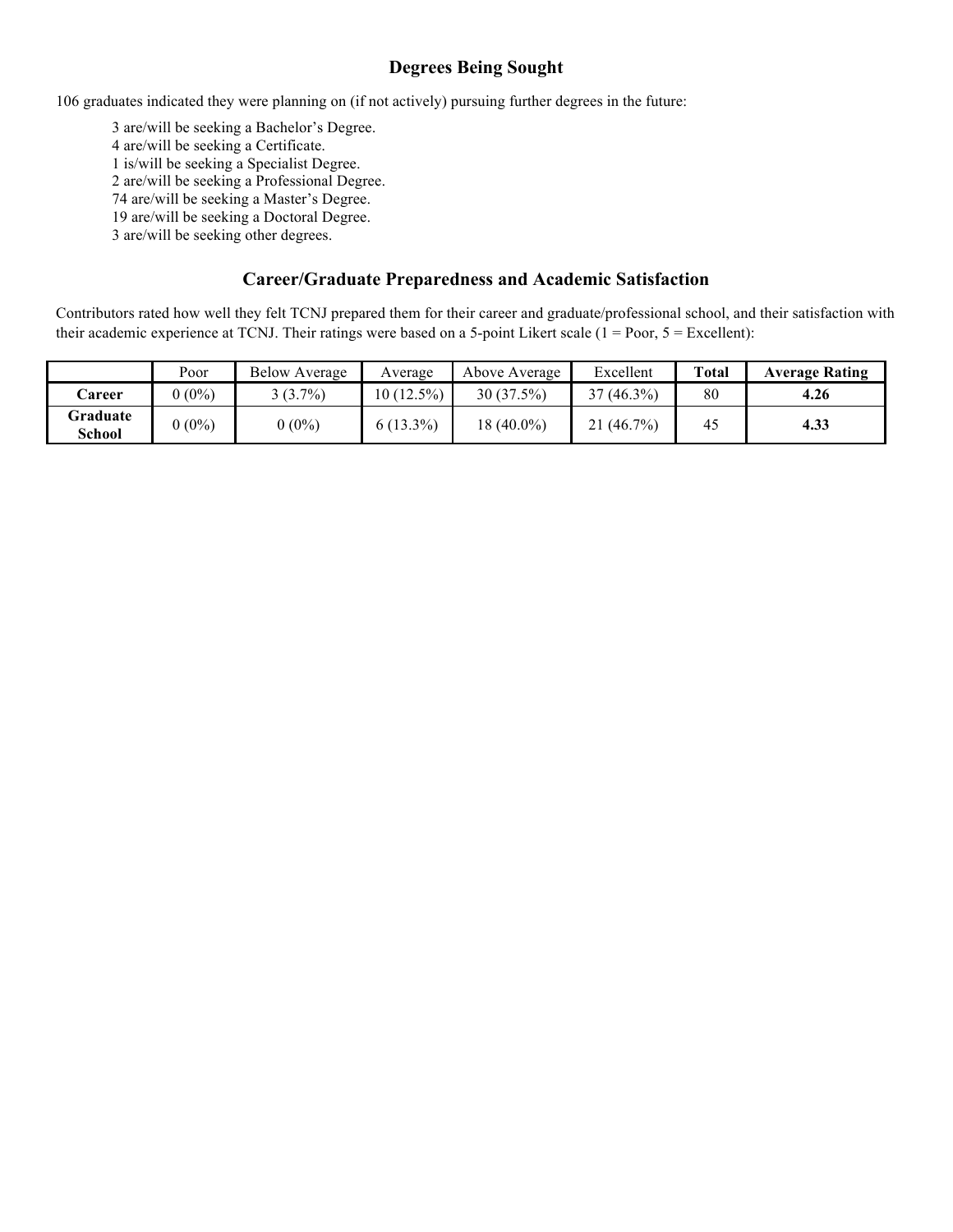# **Salaries – School of Education Class of 2018**

| <b>Major Field of Study</b>                                         |          | <b>Average Salary</b>                       |          |
|---------------------------------------------------------------------|----------|---------------------------------------------|----------|
| Deaf/HoH/El $(1)$                                                   | \$62,500 | Art Ed. $(10)$                              | \$52,500 |
| Early Childhood (5)                                                 | \$52,000 |                                             |          |
| Early Childhood $-$ iSTEM (1)                                       | \$57,500 | Biology Secondary Ed. (2)                   | \$57,500 |
| Elementary Education (19)                                           | \$51,050 | Music Ed. $(9)$                             | \$48,899 |
| Elementary Education - Art (1)                                      | \$62,500 | Engineering Science (5)                     | \$72,500 |
|                                                                     |          | Technology Ed. (5)                          | \$57,000 |
| Elementary Education - iSTEM (8)                                    | \$51,250 | English Secondary Ed. (6)                   | \$53,349 |
| Special Education (2)                                               | \$57,500 |                                             |          |
| Special Education $- Art(1)$                                        | \$57,500 | History Secondary Ed. (12)                  | \$59,149 |
| Special Education $-$ iSTEM (4)                                     | \$57,500 | Spanish Secondary Ed. (2)                   | \$52,500 |
|                                                                     |          | Health and Exercise Science Ed. (6)         | \$57,500 |
| Mean (with only School of Ed.) $-$ \$52,750                         |          | Chemistry Secondary Ed. (1)                 | \$57,500 |
| Salary information obtained on employed<br>graduates: 42/86 (48.8%) |          | Math Secondary Ed. (14)                     | \$52,849 |
|                                                                     |          | Physics Secondary Ed. (3)                   | \$53,349 |
|                                                                     |          | Mean (with all education majors) – \$53,999 |          |

**Salary information obtained on employed graduates across Education Subsets – 117/148 (79.1%)**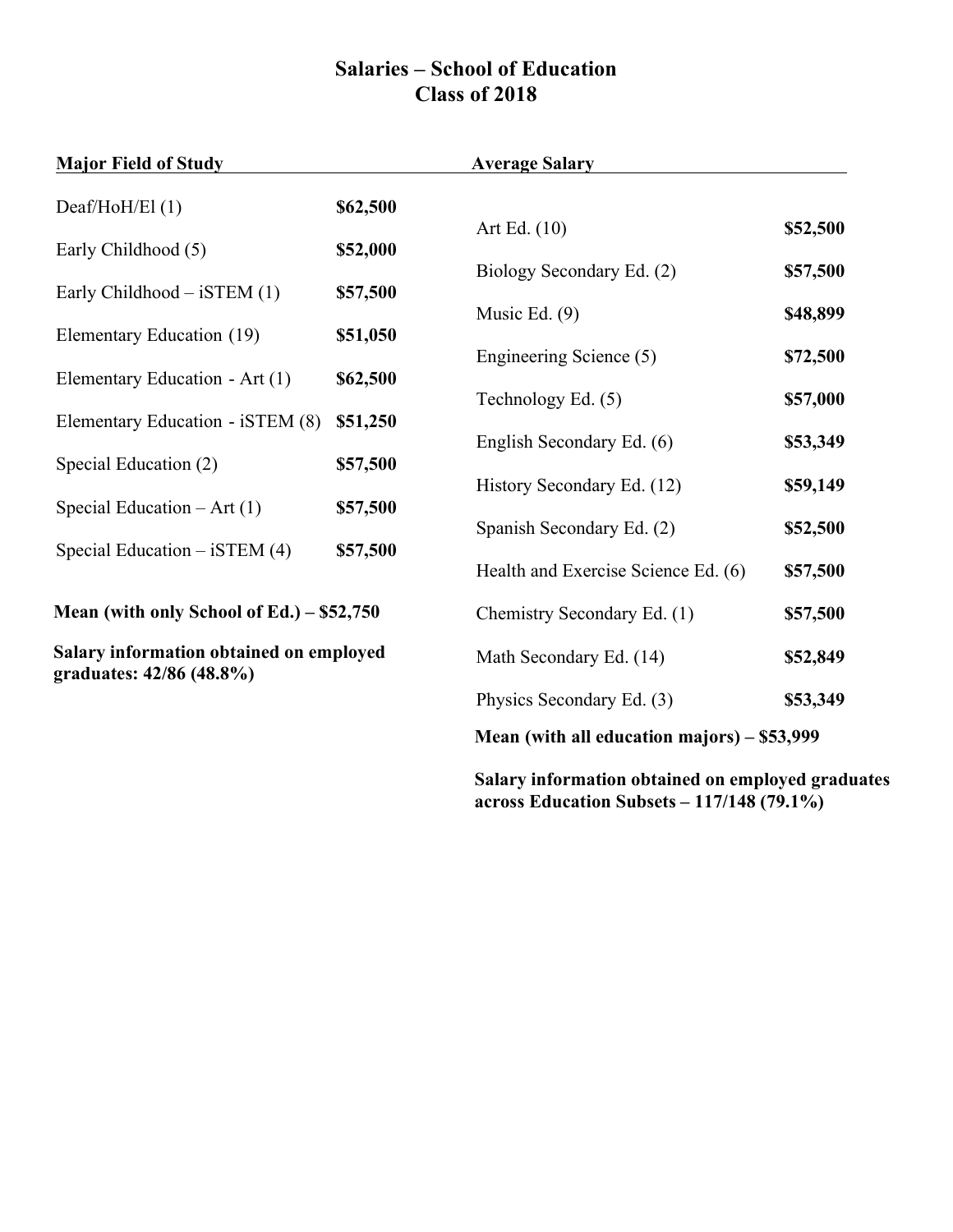# **Job Titles & Employers - School of Education Class of 2018**

| <b>Major Field of Study</b>                                                                                                                                                                                                                                                                                                 | <b>Full Time Job Titles</b>                                                                                                                                                                                                                                                                   | <b>Full Time Employer</b>                                                                                                                                                                                                                                                                         |
|-----------------------------------------------------------------------------------------------------------------------------------------------------------------------------------------------------------------------------------------------------------------------------------------------------------------------------|-----------------------------------------------------------------------------------------------------------------------------------------------------------------------------------------------------------------------------------------------------------------------------------------------|---------------------------------------------------------------------------------------------------------------------------------------------------------------------------------------------------------------------------------------------------------------------------------------------------|
| Art Education<br>Art Education<br>Art Education<br><b>Art Education</b><br><b>Art Education</b><br>Art Education<br>Art Education<br><b>Art Education</b><br>Art Education<br>Art Education<br>Art Education                                                                                                                | <b>Administrative Assistant</b><br>Art Teacher<br>Art Teacher<br>Art Teacher<br>Art Teacher<br>Art Teacher<br>Art Teacher<br>Artist<br>Director and Teacher<br>High School Art Educator<br>Visual and Perf. Arts Teacher                                                                      | 1100 Architect<br>Cranford Public School District<br><b>Lawrence Recreational Department</b><br>Leonia High School<br>Marlboro Township Public Schools<br>River Vale Public Schools<br>N/A<br>Self-Employed<br>Shilp Art Studio<br>Rancocas Valley Regional HS<br>Medford Memorial Middle School  |
| <b>Art Education</b>                                                                                                                                                                                                                                                                                                        | 11                                                                                                                                                                                                                                                                                            |                                                                                                                                                                                                                                                                                                   |
| Biology Secondary Ed.<br>Biology Secondary Ed.                                                                                                                                                                                                                                                                              | <b>Biology Teacher</b><br><b>Biology Teacher</b>                                                                                                                                                                                                                                              | Livingston Board of Education<br>N/A                                                                                                                                                                                                                                                              |
| <b>Biology Secondary Ed.</b>                                                                                                                                                                                                                                                                                                | $\boldsymbol{2}$                                                                                                                                                                                                                                                                              |                                                                                                                                                                                                                                                                                                   |
| Chemistry Secondary Ed.<br>Chemistry Secondary Ed.                                                                                                                                                                                                                                                                          | Chemistry & Environmental Science Teacher<br>Chemistry                                                                                                                                                                                                                                        | Ramsey High School<br>N/A                                                                                                                                                                                                                                                                         |
| <b>Chemistry Secondary Ed.</b>                                                                                                                                                                                                                                                                                              | $\boldsymbol{2}$                                                                                                                                                                                                                                                                              |                                                                                                                                                                                                                                                                                                   |
| Deaf/HoH/El Education<br>Deaf/HoH/El Education<br>Deaf/HoH/El Education<br><b>Deaf Education</b>                                                                                                                                                                                                                            | Preschool Teacher<br>Teacher<br>Teacher of the Deaf<br>3                                                                                                                                                                                                                                      | Sand Hills Preschool<br>NJ Public Schools<br>Mountain Lakes Early Intervention                                                                                                                                                                                                                    |
| Early Childhood Education<br>Early Childhood Education<br>Early Childhood Education<br>Early Childhood Education<br>Early Childhood Education<br>Early Childhood Education<br>Early Childhood Education<br>Early Childhood Education<br>Early Childhood Education<br>Early Childhood Education<br>Early Childhood Education | 1st Grade Teacher<br>3rd Grade Teacher<br>4th Grade Teacher<br><b>Athletic Department Secretary</b><br>Clinician Support Coordinator<br>Group Teacher<br>Head Teacher Toddler Room<br><b>Instructional Aide</b><br>Math Teacher for Bilingual students<br>Pre-K3 Teacher<br>Preschool Teacher | <b>Trenton Public Schools</b><br>Lakewood School District<br>Hopewell School District<br>Union Catholic Regional HS<br>Aergo Solutions<br><b>Head Start</b><br>The Goddard School<br>Mount Pleasant Elementary<br><b>Trenton Public Schools</b><br>Willingboro School District<br>Oxycocus School |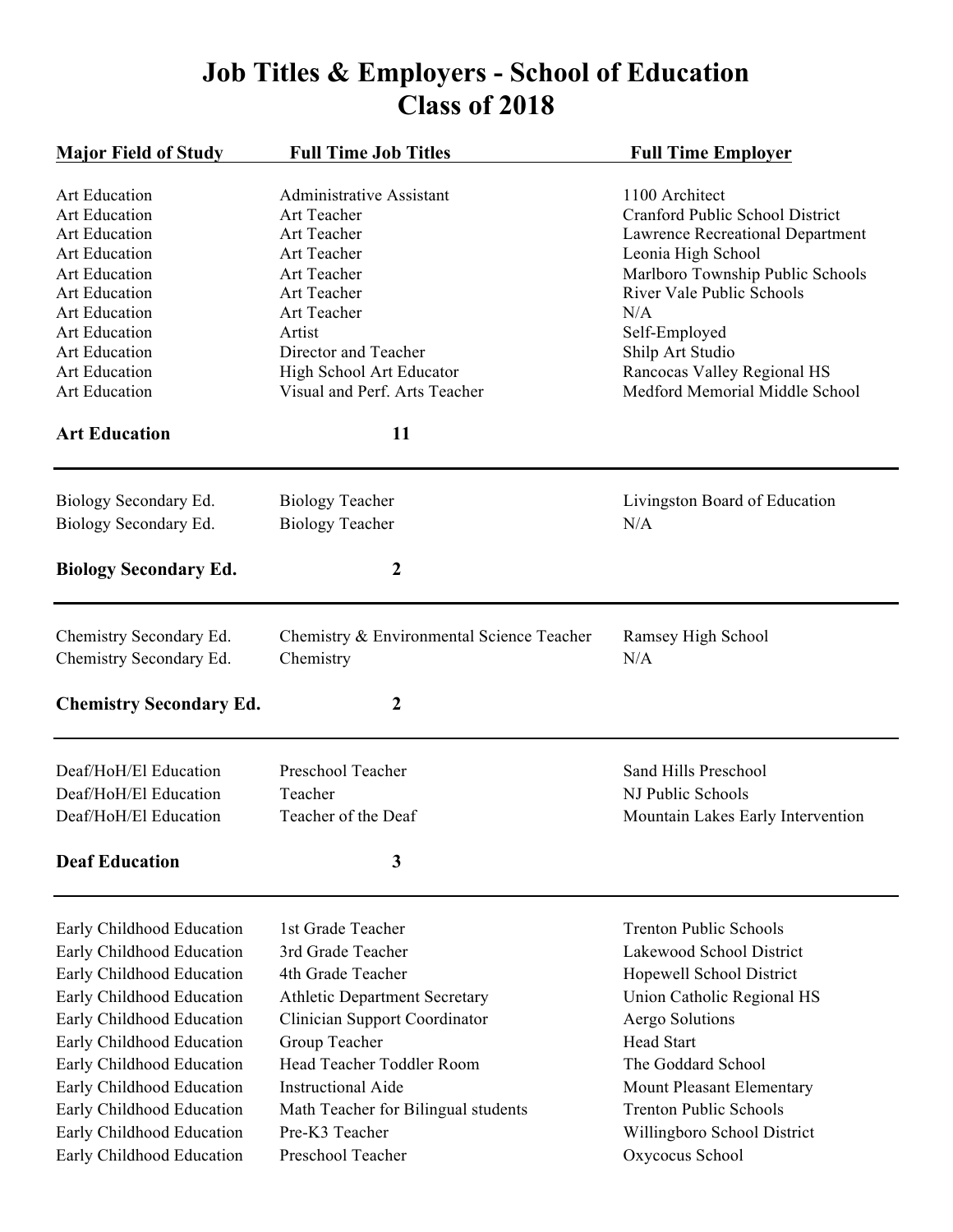| Early Childhood Education<br>Early Childhood Education | Substitute Teacher<br>Teacher       | Howell Township BOE<br>Linden Public Schools |
|--------------------------------------------------------|-------------------------------------|----------------------------------------------|
| Early Childhood Education                              | Teacher                             | Newark Public Schools                        |
| <b>Early Childhood Education</b>                       | 14                                  |                                              |
| Early Childhood Ed. Art                                | Educator                            | National Liberty Museum                      |
| <b>Early Childhood Ed. Art</b>                         | 1                                   |                                              |
| Early Childhood Ed. iSTEM                              | K-3 STEAM Teacher                   | Little Egg Harbor School District            |
| Early Childhood Ed. iSTEM                              | Long Term Substitute Teacher        | Marlboro Township School District            |
| <b>Early Childhood Ed. iSTEM</b>                       | 2                                   |                                              |
| <b>Elementary Education</b>                            | 3rd Grade Math and Science Teacher  | Manville School District                     |
| <b>Elementary Education</b>                            | 3rd Grade Teacher                   | Amsterdam Elementary School                  |
| <b>Elementary Education</b>                            | 3rd Grade Teacher                   | <b>Edison Public Schools</b>                 |
| <b>Elementary Education</b>                            | 4th Grade Teacher                   | Mercerville Elementary School                |
| <b>Elementary Education</b>                            | 5th Grade Teacher                   | <b>Bethpage School District</b>              |
| <b>Elementary Education</b>                            | 6th Grade Math Teacher              | Hamilton Township School District            |
| <b>Elementary Education</b>                            | <b>Elementary School Teacher</b>    | <b>ESS</b>                                   |
| <b>Elementary Education</b>                            | <b>Elementary School Teacher</b>    | Hillsborough BOE                             |
| <b>Elementary Education</b>                            | Elementary School Teacher           | Howard C. Johnson                            |
| <b>Elementary Education</b>                            | <b>Elementary School Teacher</b>    | Wyckoff BOE                                  |
| <b>Elementary Education</b>                            | <b>Elementary Teacher</b>           | Bernards Township School District            |
| <b>Elementary Education</b>                            | Fifth Grade Teacher                 | Mercerville Elementary School                |
| <b>Elementary Education</b>                            | High School English Teacher         | SIAM Agency-Sainampeung School               |
| <b>Elementary Education</b>                            | Human Resources Corporate Recruiter | <b>NFI</b>                                   |
| <b>Elementary Education</b>                            | Kindergarten Specialist             | Milton Hershey School                        |
| <b>Elementary Education</b>                            | Kindergarten Teacher                | Hamilton Township School District            |
| <b>Elementary Education</b>                            | Lead Teacher                        | Over the Rainbow                             |
| <b>Elementary Education</b>                            | Long Term Substitute 5th Grade      | Phillipsburg School District                 |
| <b>Elementary Education</b>                            | Substitute Teacher                  | Harrington Park School                       |
| <b>Elementary Education</b>                            | Substitute Teacher                  | Robbinsville BOE/Millstone BOE               |
| <b>Elementary Education</b>                            | Teacher                             | Ardena Elementary School                     |
| <b>Elementary Education</b>                            | Teacher                             | Hatikvah Charter School                      |
| <b>Elementary Education</b>                            | Teacher                             | North Brunswick Township Schools             |
| <b>Elementary Education</b>                            | Teacher                             | Parkway Elementary School                    |
| <b>Elementary Education</b>                            | Teacher                             | Roxbury School District                      |
| <b>Elementary Education</b>                            | Teacher                             | South Orange School District                 |
| <b>Elementary Education</b>                            | Teacher                             | West Windsor School District                 |
| <b>Elementary Education</b>                            | Teacher                             | N/A                                          |
| <b>Elementary Education</b>                            | Third Grade Teacher                 | <b>Newark Public Schools</b>                 |
| <b>Elementary Education</b>                            |                                     |                                              |
|                                                        | Third Grade Teacher                 | Ramsey BOE                                   |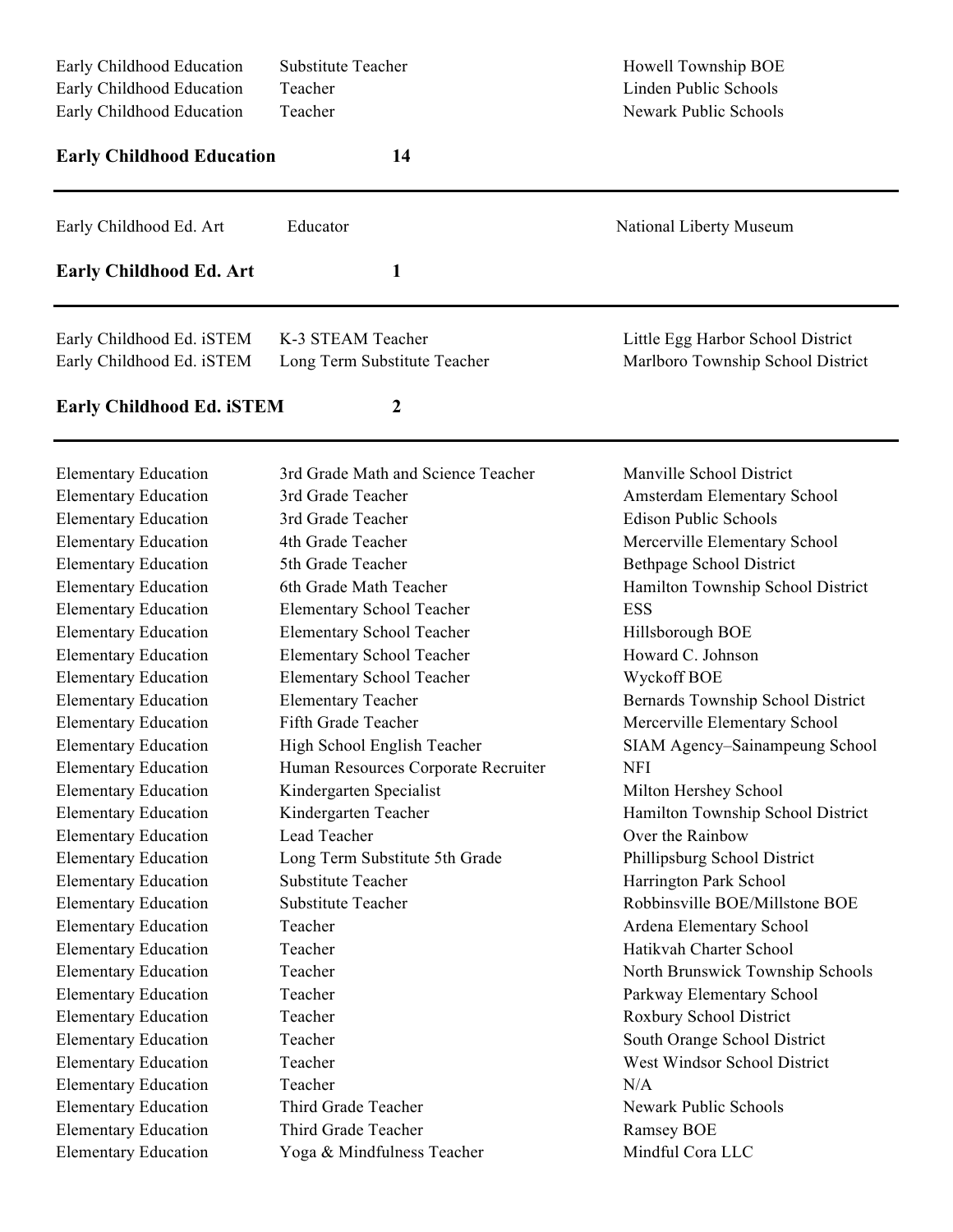| Elementary Ed. Art                 | 5 <sup>th</sup> Grade Teacher              | <b>Brentwood Union School District</b> |
|------------------------------------|--------------------------------------------|----------------------------------------|
| <b>Elementary Education Art</b>    | 1                                          |                                        |
| Elementary Ed. iSTEM               | 2nd Grade Teacher                          | <b>Atlantic City School District</b>   |
| Elementary Ed. iSTEM               | 4th Grade Teacher                          | Phillipsburg Elementary School         |
| Elementary Ed. iSTEM               | 7th Grade Life Science Teacher             | Marlboro Township Public Schools       |
| Elementary Ed. iSTEM               | 7th Grade Math Teacher                     | Lakewood School District               |
| Elementary Ed. iSTEM               | Elementary School Teacher                  | Ironia Elementary School               |
| Elementary Ed. iSTEM               | <b>STEM</b> teacher                        | West Orange Public Schools             |
| Elementary Ed. iSTEM               | Teacher                                    | <b>Camden Charter Network</b>          |
| Elementary Ed. iSTEM               | Teacher                                    | Klockner Elementary School             |
| Elementary Ed. iSTEM               | <b>Technology Teacher</b>                  | West Windsor School District           |
| <b>Elementary Education iSTEM</b>  | 9                                          |                                        |
| <b>Engineering Science</b>         | <b>Assistant Project Manager</b>           | Hatzel & Buehler                       |
| <b>Engineering Science</b>         | Associate Engineer                         | <b>PSE&amp;G</b>                       |
| <b>Engineering Science</b>         | Field Engineer                             | Whiting-Turner                         |
| <b>Engineering Science</b>         | Project Engineer                           | Skanska                                |
| <b>Engineering Science</b>         | Project Manager                            | Inductotherm                           |
| <b>Engineering Science</b>         | Teacher                                    | Simon Gratz Mastery Charter HS         |
| <b>Engineering Science</b>         | 6                                          |                                        |
| English Secondary Ed.              | 6/7/8 English Teacher                      | Readington Middle School               |
| English Secondary Ed.              | 7th Grade Integrated Language Arts Teacher | <b>East Brunswick Public Schools</b>   |
| English Secondary Ed.              | English Teacher                            | <b>Upper Township School District</b>  |
| English Secondary Ed.              | Leave Replacement English Teacher          | Cranbury School                        |
| English Secondary Ed.              | Library Supervisor                         | Holland Free Public Library            |
| English Secondary Ed.              | Middle School ELA Composition Teacher      | Northern Burlington School District    |
| English Secondary Ed.              | Teacher                                    | New Providence Public Schools          |
| <b>English Secondary Education</b> | 7                                          |                                        |
| Health & Phys. Ed. Teaching        | Elementary Health and Phys. Ed. Teacher    | Berkeley County School District        |

Health & Phys. Ed. Teaching Health and Phys. Ed. Teacher Foundation Collegiate Academy<br>Health & Phys. Ed. Teaching Health and Phys. Ed. Teacher Princeton Regional School Distri Health & Phys. Ed. Teaching Health and Phys. Ed. Teacher West Windsor School District Health & Phys. Ed. Teaching Health and Phys. Ed. Teacher William Annin Middle School Health & Phys. Ed. Teaching Phys. Ed. Teacher Elisabeth Avenue School

Princeton Regional School District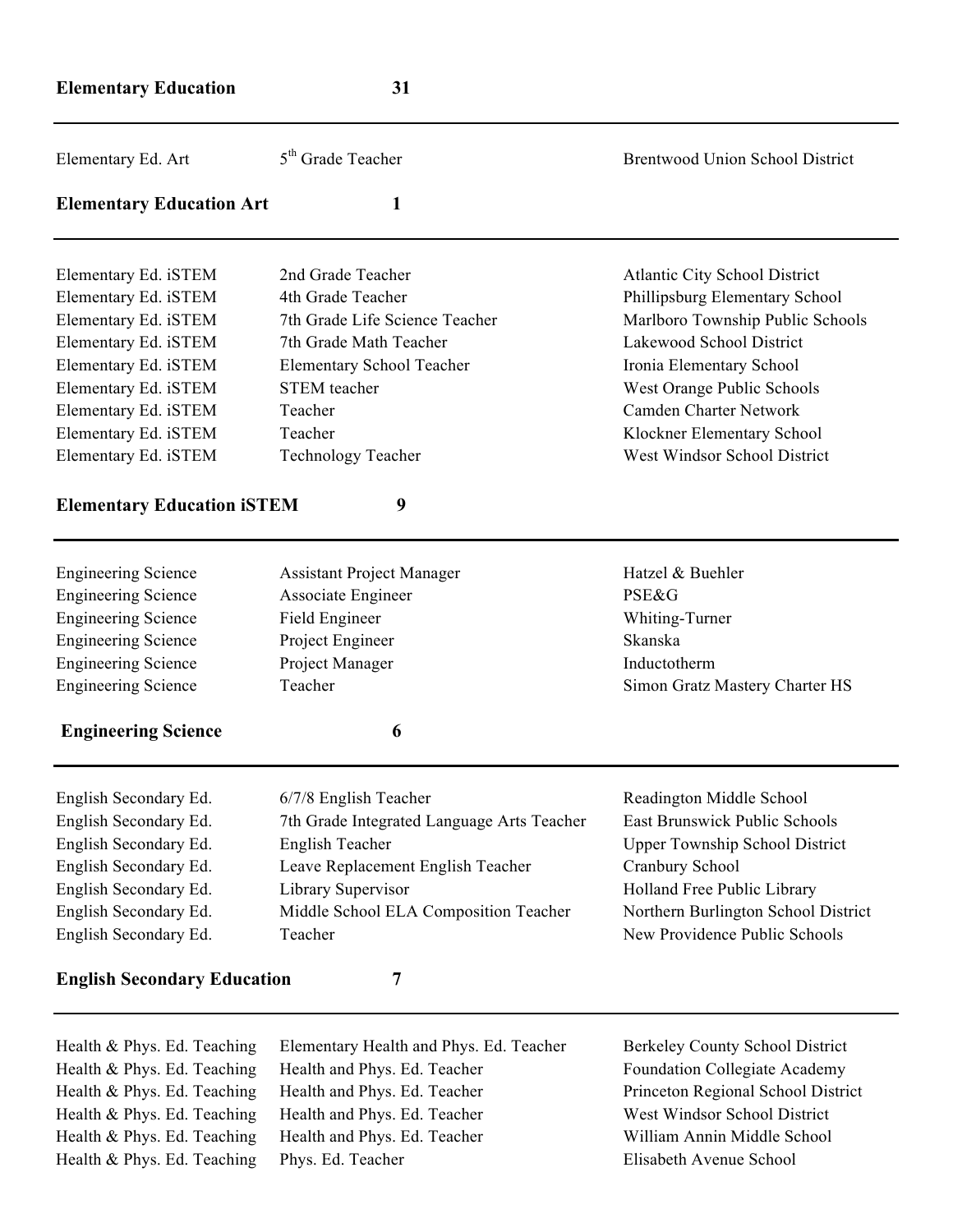#### **Health & Physical Ed. Teaching 7**

| History Secondary Ed. |
|-----------------------|
| History Secondary Ed. |
| History Secondary Ed. |
| History Secondary Ed. |
| History Secondary Ed. |
| History Secondary Ed. |
| History Secondary Ed. |
| History Secondary Ed. |
| History Secondary Ed. |
| History Secondary Ed. |
| History Secondary Ed. |
| History Secondary Ed. |

7th Grade Social Studies Teacher Verona Board of Education 7th Grade Social Studies Teacher Wyckoff School District History Teacher **Randolph High School** Partner - director Brown Financial Social Studies Teacher DePaul Catholic High School Special Education Teacher **Iohn F. Kennedy Memorial HS Teacher** Morris School District History Secondary Ed. Teacher West Windsor School District

# Analyst New Jersey Department of Treasury Business Teacher South Brunswick Public Schools History Teacher News Allen West Windsor-Plainsboro HS North Social Studies Teacher **Ed. Social Studies Teacher Pequannock Township High School**

#### **History Secondary Education 12**

| Mathematics Secondary Ed. |   |
|---------------------------|---|
| Mathematics Secondary Ed. | Ş |
| Mathematics Secondary Ed. |   |
| Mathematics Secondary Ed. | I |
| Mathematics Secondary Ed. | I |
| Mathematics Secondary Ed. | I |
| Mathematics Secondary Ed. | I |
| Mathematics Secondary Ed. | I |
| Mathematics Secondary Ed. | I |
| Mathematics Secondary Ed. | I |
| Mathematics Secondary Ed. | I |
| Mathematics Secondary Ed. | I |
| Mathematics Secondary Ed. | I |
| Mathematics Secondary Ed. | I |
| Mathematics Secondary Ed. | I |
| Mathematics Secondary Ed. | I |
| Mathematics Secondary Ed. |   |
|                           |   |

High School Mathematics teacher NJ Public Schools Mathematics Teacher  $N/A$ Teacher **Thematics Secondary Ed. Teacher Pemberton Township School District** 

7th Grade Mathematics Teacher Wyckoff School District 8th Grade Mathematics Teacher Winslow Township Middle School Cast Member Walt Disney World High School Mathematics Teacher Moorestown High School Mathematics Teacher **Edition** Bernardsville Middle School Mathematics Teacher Chatham High School Mathematics Teacher Cherry Hill Public School District Mathematics Teacher Martin J. Ryerson Middle School Mathematics Teacher Montgomery Twsp. Upper MS Mathematics Teacher Morris School District Mathematics Teacher **Education** Education **Education** Robbinsville Board of Education Mathematics Teacher **Edition** Education Condational Mest Windsor-Plainsboro HS North Middle School Math Teacher **Ed. Middle School District** Hamilton Township School District Middle School Math Teacher Delaware Township School District

#### **Mathematics Secondary Education 17**

Music Education Band Director Mountain Lakes School District Music Education C-5M Aircraft Loadmaster United States Air Force Music Education Concert Hall Coordinator The College of New Jersey Music Education **Elementary General Music Teacher** Public School Music Education Elementary Music Teacher Willingboro BOE Music Education General Music Teacher Livingston Public Schools Music Education Long Term Instrumental Music Teacher Point Pleasant Beach BOE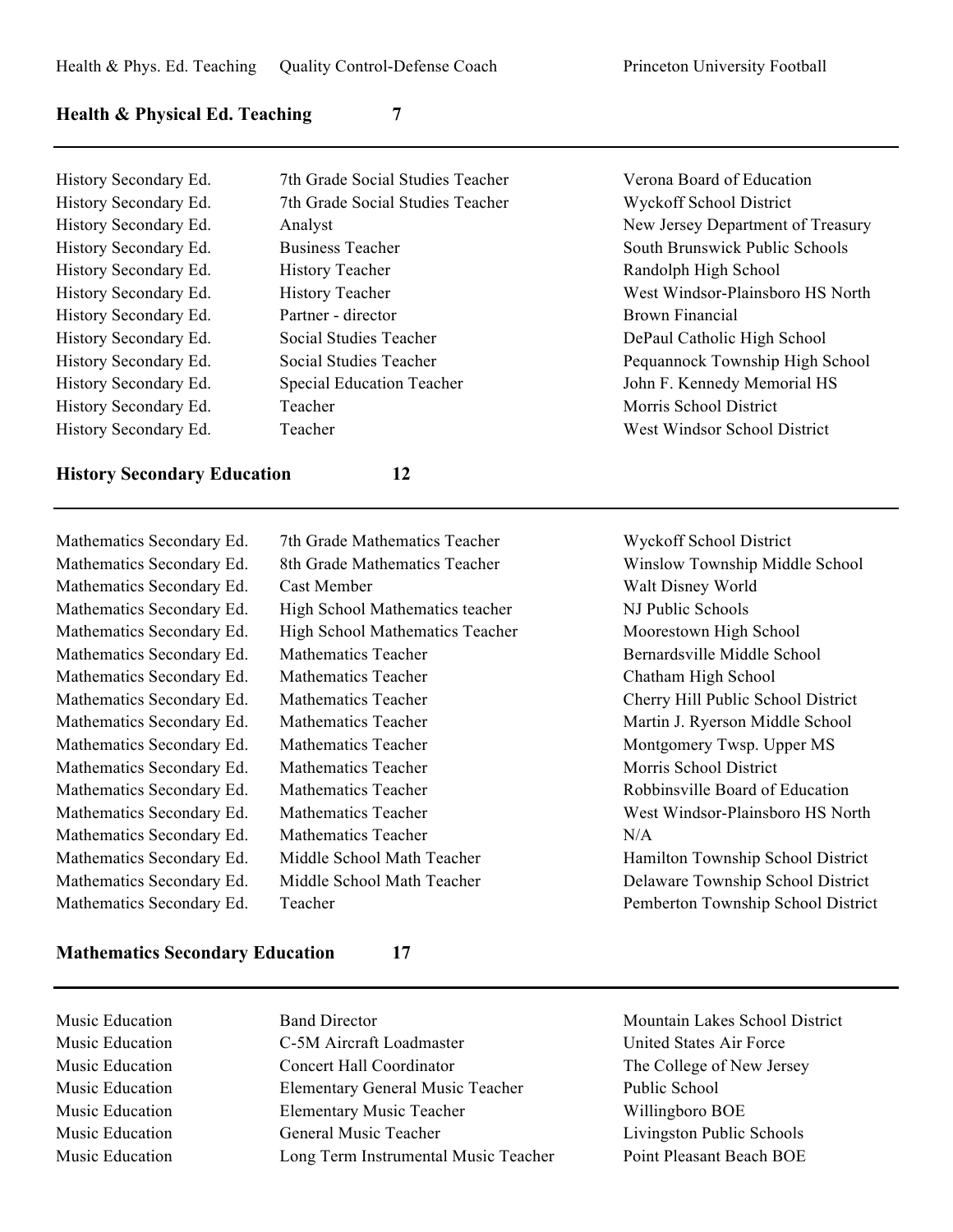| Music Education                       | Music Teacher                    | <b>Big Band Music Center</b>      |
|---------------------------------------|----------------------------------|-----------------------------------|
| Music Education                       | Music Teacher                    | Westampton Twsp. Public Schools   |
| Music Education                       | Music Teacher                    | N/A                               |
| <b>Music Education</b>                | 10                               |                                   |
| Spanish Secondary Ed.                 | Spanish Teacher                  | Pond Road Middle School           |
| Spanish Secondary Ed.                 | Spanish Teacher                  | West Windsor School District      |
| <b>Spanish Secondary Education</b>    | 2                                |                                   |
| <b>Special Education</b>              | <b>Special Education Teacher</b> | Cape May County School District   |
| Special Education                     | <b>Special Education Teacher</b> | N/A                               |
| <b>Special Education</b>              | $\boldsymbol{2}$                 |                                   |
| Special Education Art                 | <b>Special Education Teacher</b> | Ewing High School                 |
| <b>Special Education Art</b>          | 1                                |                                   |
| Special Education iSTEM               | <b>Educational Assistant</b>     | Hamilton Township School District |
| Special Education iSTEM               | <b>Engineering Instructor</b>    | N/A                               |
| Special Education iSTEM               | Math Teacher                     | North Haledon School District     |
| Special Education iSTEM               | Special Ed Teacher               | Flemington School District        |
| Special Education iSTEM               | Teacher                          | Middle School North - Howell      |
| <b>Special Education iSTEM</b>        | 5                                |                                   |
| Physics Secondary Ed.                 | Physics Teacher                  | Somerset Hills School District    |
| Physics Secondary Ed.                 | Physics Teacher                  | Toms River High School East       |
| Physics Secondary Ed.                 | Physics Teacher                  | N/A                               |
| <b>Physics Secondary Ed.</b>          | 3                                |                                   |
| Speech Pathology/Audiology            | Teacher                          | Private School                    |
| <b>Speech Pathology and Audiology</b> | 1                                |                                   |
| <b>Technology Education</b>           | Applied Technology Teacher       | Westwood Regional Jr/Sr HS        |
| <b>Technology Education</b>           | Army Officer                     | <b>United States Army</b>         |
| <b>Technology Education</b>           | Teacher                          | Mahwah School District            |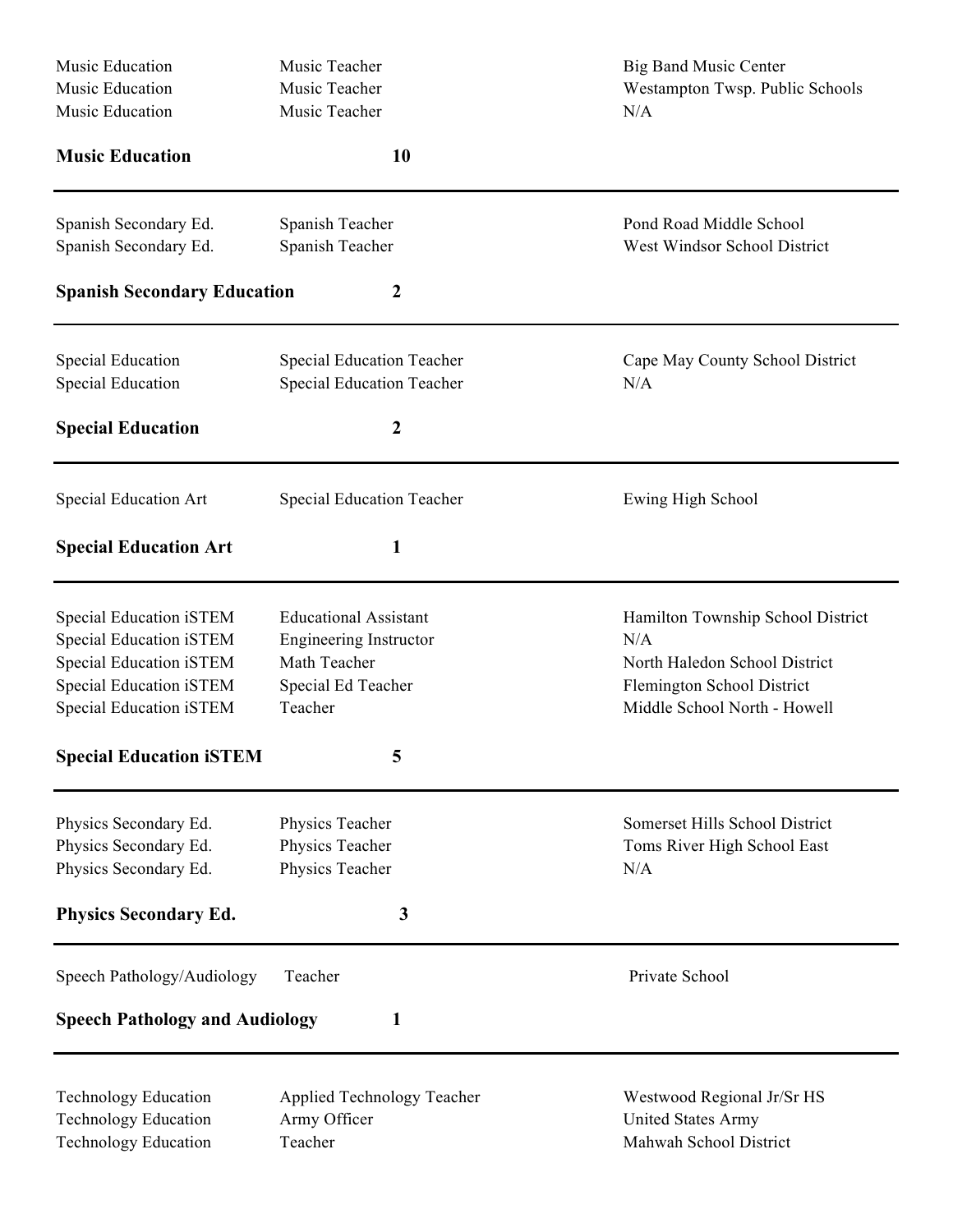Technology Education Teacher Teacher Princeton Public Schools Technology Education Technology Teacher Audubon High School Technology Education Technology Teacher North Burlington School District Technology Education Technology Teacher Rahway High School

**Technology Education 7**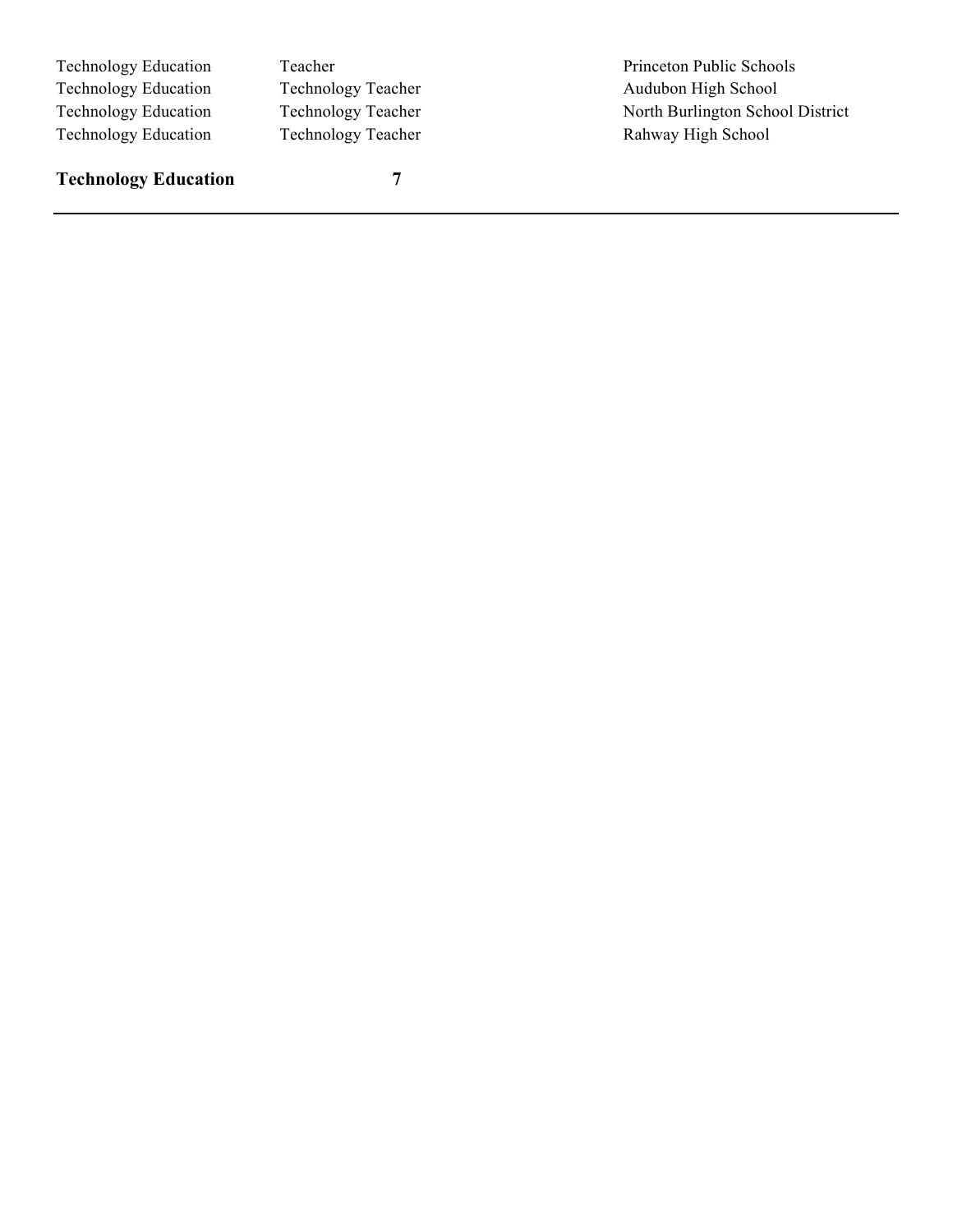# **Graduate Schools and Programs of Study School of Education Class of 2018**

| <b>Major Field of Study</b>                                                                                          | <b>Program of Study</b>                                                                                                                  | <b>Current Graduate School</b>                                                                                                                |
|----------------------------------------------------------------------------------------------------------------------|------------------------------------------------------------------------------------------------------------------------------------------|-----------------------------------------------------------------------------------------------------------------------------------------------|
| Early Childhood Ed.<br>Early Childhood Ed.<br>Early Childhood Ed.                                                    | Global Health Epidemiology & Disease Ctrl.<br><b>Special Education</b><br><b>TESOL</b>                                                   | George Washington University<br>The College of New Jersey<br>The College of New Jersey                                                        |
| <b>Early Childhood Education</b>                                                                                     | $\mathbf{3}$                                                                                                                             |                                                                                                                                               |
| Early Childhood Urban Ed.                                                                                            | Education.                                                                                                                               | The College of New Jersey                                                                                                                     |
| Early Childhood Urban Ed.                                                                                            | 1                                                                                                                                        |                                                                                                                                               |
| <b>Elementary Education</b><br><b>Elementary Education</b>                                                           | <b>ENL &amp; STEM</b><br>Teaching Students with Disabilities                                                                             | Hofstra University<br>William Paterson University                                                                                             |
| <b>Elementary Education</b>                                                                                          | $\boldsymbol{2}$                                                                                                                         |                                                                                                                                               |
| <b>Elementary Art Education</b>                                                                                      | <b>TESOL</b>                                                                                                                             | <b>Stony Brook University</b>                                                                                                                 |
| <b>Elementary Art Education</b>                                                                                      | 1                                                                                                                                        |                                                                                                                                               |
| Elementary Urban Ed.<br>Elementary Urban Ed.<br>Elementary Urban Ed.<br>Elementary Urban Ed.<br>Elementary Urban Ed. | <b>ESL Education</b><br>Teaching<br>Urban Elementary Education<br><b>Urban Elementary Education</b><br><b>Urban Elementary Education</b> | The College of New Jersey<br>The College of New Jersey<br>The College of New Jersey<br>The College of New Jersey<br>The College of New Jersey |
| <b>Elementary Urban Education</b>                                                                                    | 5                                                                                                                                        |                                                                                                                                               |
| Elem. Urban iSTEM Ed.<br>Elem. Urban iSTEM Ed.<br>Elem. Urban iSTEM Ed.<br><b>Elementary Urban iSTEM Ed.</b>         | Education<br><b>ESL Education</b><br><b>Urban Education</b><br>3                                                                         | The College of New Jersey<br>The College of New Jersey<br>The College of New Jersey                                                           |
| <b>Engineering Science</b>                                                                                           | Education                                                                                                                                |                                                                                                                                               |
| <b>Engineering Science</b>                                                                                           | 1                                                                                                                                        | University of Pennsylvania                                                                                                                    |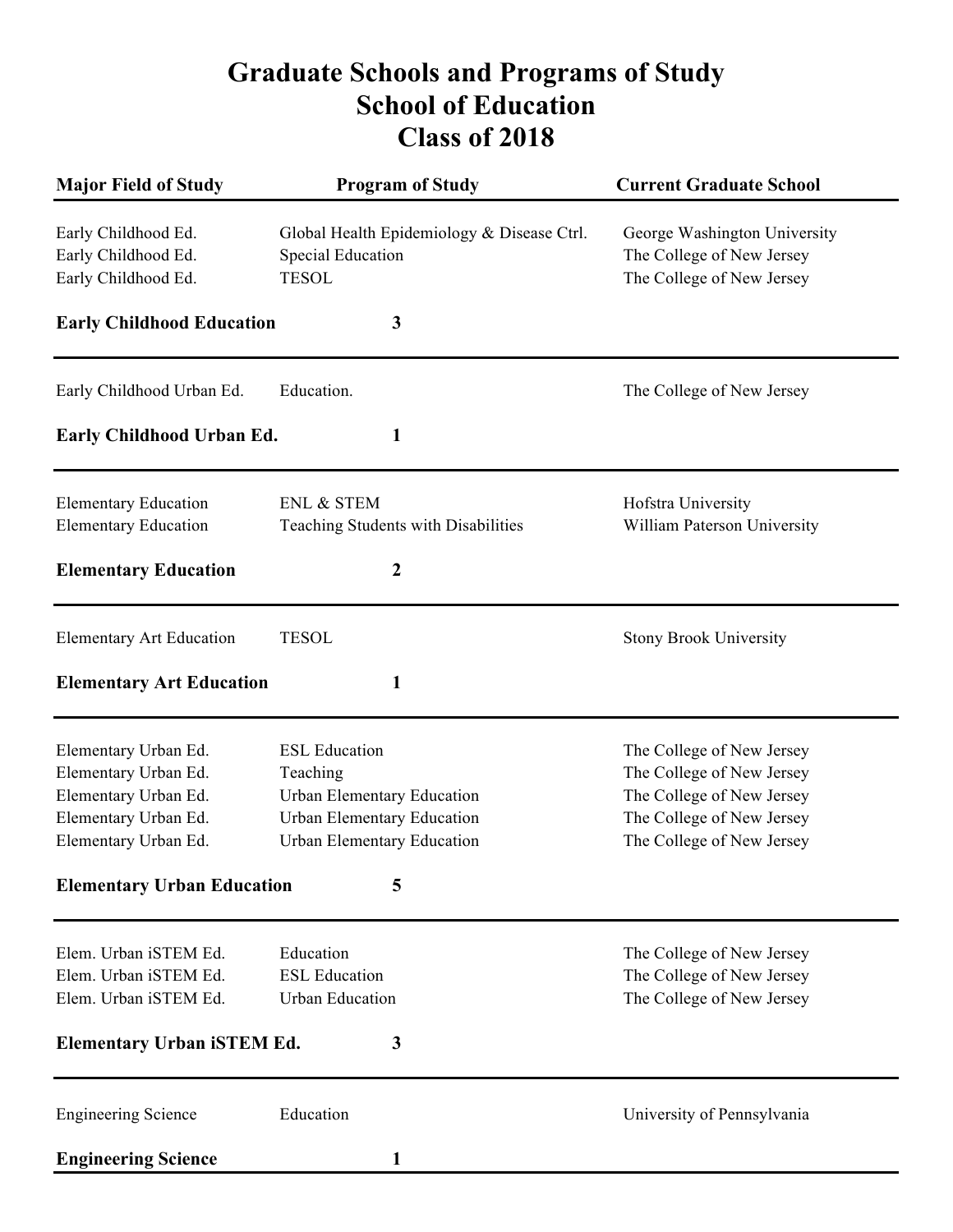| English Secondary Ed.              | Social Work                           | New York University                                                                 |  |
|------------------------------------|---------------------------------------|-------------------------------------------------------------------------------------|--|
| English Secondary Ed.              | Information                           | <b>Rutgers University</b>                                                           |  |
| English Secondary Ed.              | English                               | The College of New Jersey                                                           |  |
| English Secondary Ed.              | English                               | The College of New Jersey<br>The College of New Jersey<br>The College of New Jersey |  |
| English Secondary Ed.              | English                               |                                                                                     |  |
| English Secondary Ed.              | English                               |                                                                                     |  |
| English Secondary Ed.              | English                               | The College of New Jersey                                                           |  |
| English Secondary Ed.              | English Literature                    | The College of New Jersey                                                           |  |
| <b>English Secondary Ed.</b>       | 8                                     |                                                                                     |  |
| History Secondary Ed.              | <b>Business</b>                       | <b>Rutgers University</b>                                                           |  |
| History Secondary Ed.              | <b>Computer Science</b>               | William Paterson University of NJ                                                   |  |
|                                    |                                       |                                                                                     |  |
| <b>History Secondary Education</b> | $\boldsymbol{2}$                      |                                                                                     |  |
| Spanish Education                  | Bilingual and Multicultural Education | Universidad de Alcala de Henares                                                    |  |
| Spanish Education                  | Special Education                     | The College of New Jersey                                                           |  |
|                                    |                                       |                                                                                     |  |
| <b>Spanish Education</b>           | 2                                     |                                                                                     |  |
| Special Education                  | Speech Pathology                      | <b>Emerson College</b>                                                              |  |
| Special Education                  | Special Education                     | The College of New Jersey                                                           |  |
| Special Education                  | Special Education                     | The College of New Jersey                                                           |  |
| Special Education                  | <b>Special Education</b>              | The College of New Jersey                                                           |  |
| Special Education                  | Special Education                     | The College of New Jersey                                                           |  |
| Special Education                  | Special Education                     | The College of New Jersey                                                           |  |
| <b>Special Education</b>           | <b>Special Education</b>              | The College of New Jersey                                                           |  |
| Special Education                  | Special Education                     | The College of New Jersey                                                           |  |
| Special Education                  | Special Education                     | The College of New Jersey                                                           |  |
| Special Education                  | Special Education                     | The College of New Jersey                                                           |  |
| Special Education                  | Special Education                     | The College of New Jersey                                                           |  |
| Special Education                  | Special Education                     | The College of New Jersey                                                           |  |
| Special Education                  | Special Education                     | The College of New Jersey                                                           |  |
| Special Education                  | Special Education                     | The College of New Jersey                                                           |  |
| Special Education                  | Special Education                     | The College of New Jersey                                                           |  |
| Special Education                  | Teaching                              | The College of New Jersey                                                           |  |
| Special Education                  | N/A                                   | The College of New Jersey                                                           |  |
| <b>Special Education</b>           | 17                                    |                                                                                     |  |
| Special Education - Arts           | Special Education                     | The College of New Jersey                                                           |  |

Special Education – Arts Special Education The College of New Jersey